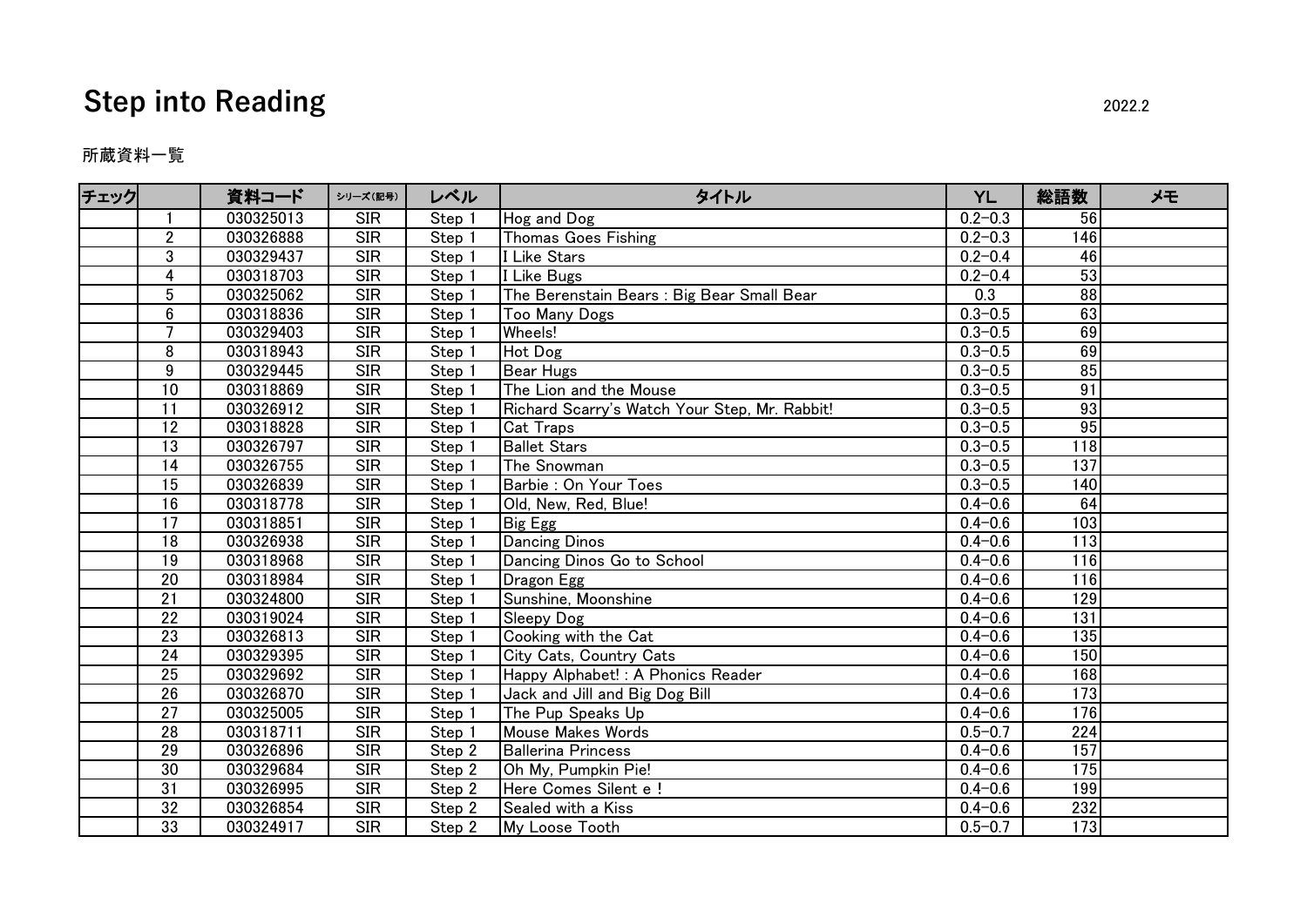| 34              | 030318919 | <b>SIR</b>       | Step 2                        | One Hundred Shoes             | $0.5 - 0.7$ | 176              |  |
|-----------------|-----------|------------------|-------------------------------|-------------------------------|-------------|------------------|--|
| $\overline{35}$ | 030318877 | SIR              | Step 2                        | Mice Are Nice                 | $0.5 - 0.7$ | 191              |  |
| 36              | 030326946 | SIR              | Step 2                        | Tiger Is a Scaredy Cat        | $0.5 - 0.7$ | 220              |  |
| $\overline{37}$ | 030318893 | SIR              | Step 2                        | A Dollar for Penny            | $0.5 - 0.7$ | 229              |  |
| 38              | 030325088 | SIR              | Step 2                        | My New Boy                    | $0.5 - 0.7$ | 256              |  |
| 39              | 030324974 | SIR              | Step 2                        | Mary Clare Likes to Share     | $0.5 - 0.7$ | 270              |  |
| 40              | 030329411 | SIR              | Step 2                        | Cat on the Mat                | $0.5 - 0.7$ | 274              |  |
| $\overline{41}$ | 030326961 | SIR              | Step 2                        | A Pony for a Princess         | $0.5 - 0.7$ | 290              |  |
| 42              | 030318752 | <b>SIR</b>       | Step 2                        | Now You See Me                | $0.5 - 0.7$ | 529              |  |
| 43              | 030327027 | SIR              | Step 2                        | <b>Winter Wishes</b>          | $0.6 - 0.8$ | 256              |  |
| 44              | 030324883 | <b>SIR</b>       | Step 2                        | <b>Barn Storm</b>             | $0.6 - 0.8$ | 273              |  |
| 45              | 030326805 | <b>SIR</b>       | Step 2                        | <b>Unicorn Wings</b>          | $0.6 - 0.8$ | 295              |  |
| 46              | 030324867 | SIR              | $\overline{Step 2}$           | Peanut                        | $0.6 - 0.8$ | 302              |  |
| $\overline{47}$ | 030318885 | SIR              | Step 2                        | Wake Up, Sun!                 | $0.6 - 0.8$ | 303              |  |
| 48              | 030326953 | SIR              | Step 2                        | The Teeny Ting Woman          | $0.6 - 0.8$ | 312              |  |
| 49              | 030325039 | SIR              | Step 2                        | P.J. Funnybunny Camps Out     | $0.6 - 0.8$ | 318              |  |
| 50              | 030329676 | SIR              | Step 2                        | Trangled : Outside My Window  | $0.6 - 0.8$ | 329              |  |
| $\overline{51}$ | 030324990 | SIR              | Step 2                        | Smarty Sara                   | $0.6 - 0.8$ | 334              |  |
| 52              | 030324941 | SIR              | Step 2                        | David and the Giant           | $0.6 - 0.8$ | 335              |  |
| 53              | 030324982 | <b>SIR</b>       | Step 2                        | Platypus!                     | $0.6 - 0.8$ | 342              |  |
| 54              | 030324859 | <b>SIR</b>       | Step 2                        | All Stuck Up                  | $0.6 - 0.8$ | 345              |  |
| 55              | 030325070 | SIR              | Step 2                        | <b>Whose Feet?</b>            | $0.6 - 0.8$ | $\overline{353}$ |  |
| $\overline{56}$ | 030318786 | SIR              | Step 2                        | Bones                         | $0.6 - 0.8$ | 356              |  |
| $\overline{57}$ | 030324925 | SIR              | Step 2                        | Sir Small and the Dragonfly   | $0.6 - 0.8$ | 378              |  |
| 58              | 030324834 | SIR              | Step 2                        | <b>Dinosaur Babies</b>        | $0.6 - 0.8$ | 386              |  |
| 59              | 030324933 | SIR              | Step 2                        | <b>Beef Stew</b>              | $0.7 - 0.9$ | 401              |  |
| 60              | 030318729 | SIR              | Step 2                        | The Statue of Liberty         | $0.7 - 0.9$ | 438              |  |
| 61              | 030318844 | SIR              | Step 3                        | Arthur's Reading Race         | $0.6 - 0.8$ | 311              |  |
| 62              | 030318927 | <b>SIR</b>       | Step 3                        | Arthur Lost in the Museum     | $0.7 - 0.8$ | 402              |  |
| 63              | 030318935 | <b>SIR</b>       | Step 3                        | Arthur in New York            | $0.7 - 0.8$ | 441              |  |
| 64              | 030325054 | <b>SIR</b>       | $\overline{\mathsf{Step}}\;3$ | Arthur Tricks the Tooth Fairy | $0.7 - 0.8$ | 463              |  |
| 65              | 030324891 | <b>SIR</b>       | Step <sub>3</sub>             | Arthur's Lost Puppy           | $0.7 - 0.8$ | 464              |  |
| 66              | 030318950 | <b>SIR</b>       | Step 3                        | Arthur's Reading Trick        | $0.7 - 0.8$ | 470              |  |
| 67              | 030327019 | SIR              | Step 3                        | Arthur and the School Pet     | $0.7 - 0.8$ | 480              |  |
| 68              | 030326862 | <b>SIR</b>       | Step 3                        | Arthur's Fire Drill           | $0.8 - 1.0$ | 608              |  |
| 69              | 030326847 | SIR              | Step 3                        | Dogerella                     | $0.8 - 1.0$ | 760              |  |
| $\overline{70}$ | 030326920 | SIR              | $\overline{Step 3}$           | <b>Baseball Ballerina</b>     | $0.8 - 1.2$ | 750              |  |
| $\overline{71}$ | 030318901 | SIR              | Step 3                        | The Dragon's Scales           | $0.8 - 1.2$ | 764              |  |
| $\overline{72}$ | 030325047 | $\overline{SIR}$ | Step 3                        | Paul Bunyan: My Story         | $1.0 - 1.4$ | 709              |  |